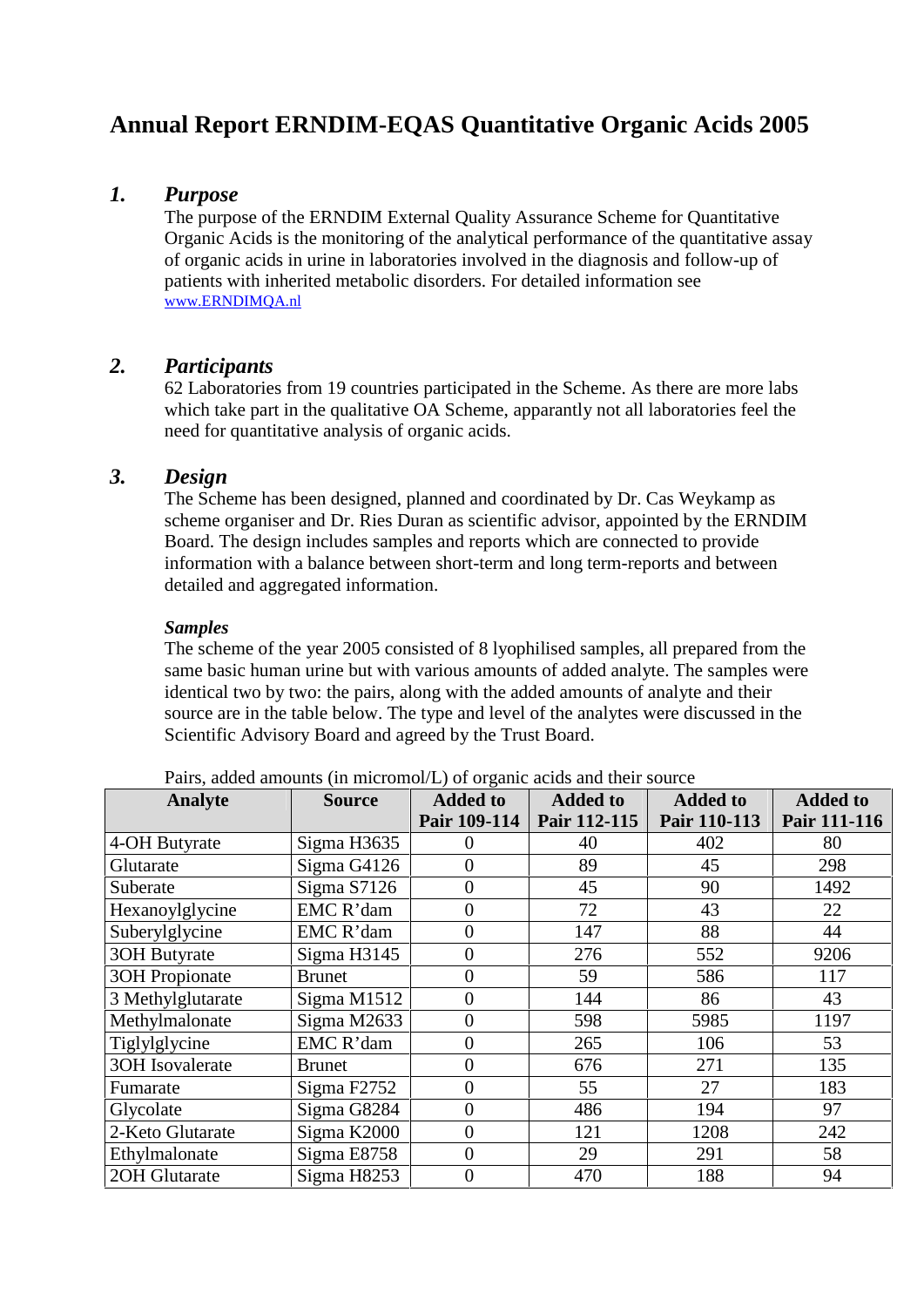#### *Reports*

All data-transfer, the introduction of data by the subscribers (methods, results) as well as their request of reports was done via the interactive website www.erndimqa.nl.

The website supplies short-term and long-term reports. Short-term reports are associated with the eight individual specimens, for which a specific deadline has previously been established for each . Two weeks after the respective deadlines participants can request their reports and thus can update the information on their analytical performance. Although technically not required, a delay time of 14 days has been arbitrarily chosen to enable the scientific advisor to inspect the results and add his comment to the report. In contrast to the rapidly available short-term reports the annual long-term report is based on the designed connection between samples – as described above - which enables to report a range of analytical parameters (accuracy, precision, linearity, recovery and inter-laboratory dispersion) once an annual cycle has been completed.

Another characteristic of the website is the variety of result presentations which allows laboratories to make an individual choice for detailed and/or aggregated reports. The most detailed report which can be requested from the website is the "Analyte in Detail" which shows results of a specific analyte in a specific sample (136 such Analyte-in-Detail-reports could be consulted in the 2005 cycle). A more condensed report is the "Cycle Review" which summarizes the performance of all analytes in a specific sample (8 such Cycle-Review-Reports were available in 2005). The highest degree of aggregation is the Annual Report which summarizes the performance of all analytes of all 8 samples. Depending on the information one wants to obtain one can choose to have a glance at only the annual report (e.g. laboratory managers) or study all 136 detailed reports (person in charge of the workplace, technicians).

# *4. Discussion of Results in the Annual Report 2005*

Subsequently we present accuracy, recovery, precision, linearity, interlab CV and cross sectional relations. It may be helpful to print your results of the annual report from the Interactive Website before reading the following comments and keep in mind that we only discuss the results of all labs in general: it is up to you to inspect and interpret the specific results of your laboratory and - where needed – to investigate the cause of unsatisfactory results and to correct the procedure.

Whenever serious problems are encountered, contact may be made with your National Representative or eventually with the Scientific Advisor.

### *4.1 Accuracy*

A first approach to describe accuracy is to compare the mean outcome in the eight samples in your lab with the mean in all labs. This is shown in the column "Your Lab" and "All labs" under the heading "Accuracy".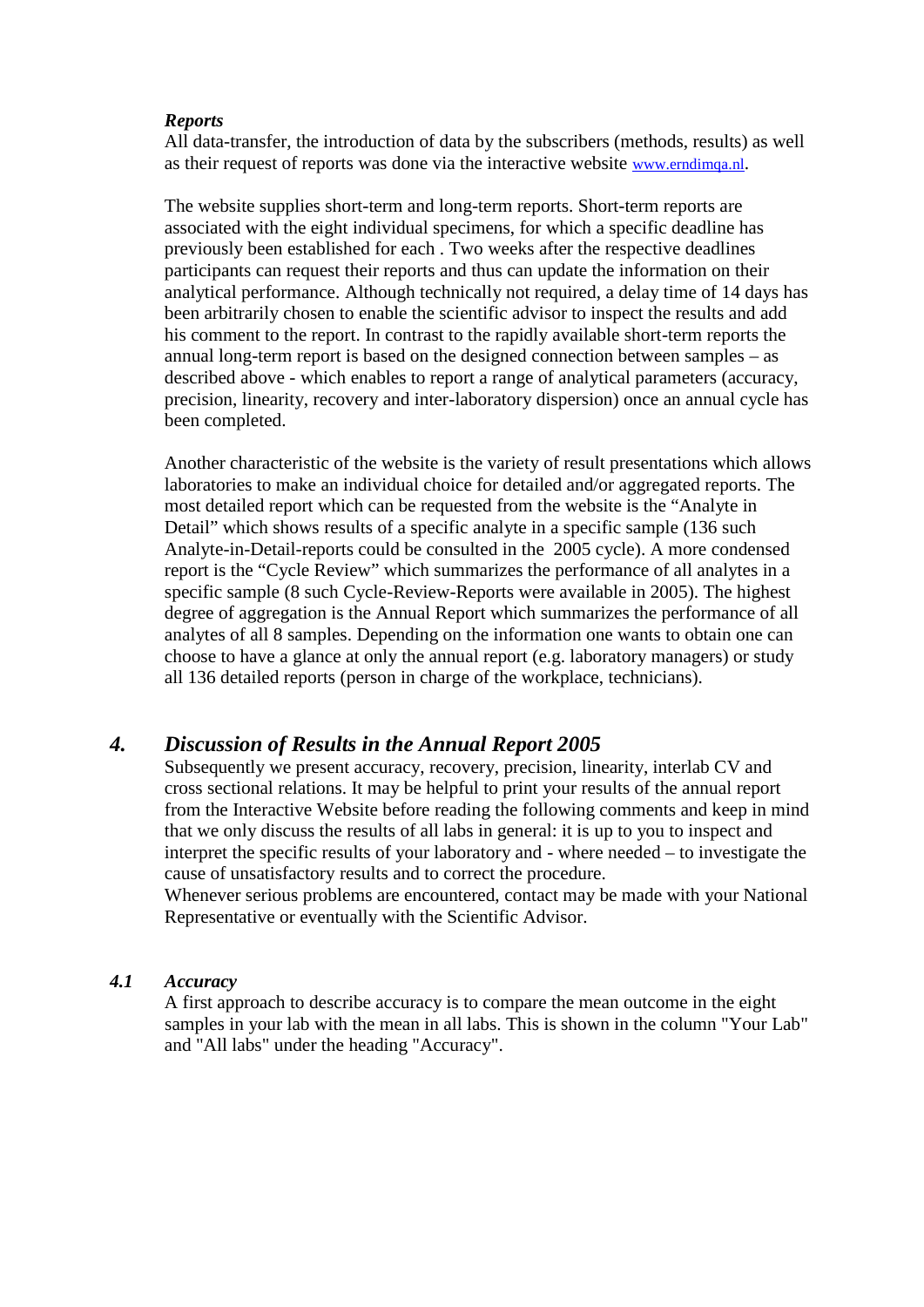#### 4.2 *Recovery*

A second approach to describe accuracy is the percentage recovery of added analyte. In this approach it is assumed that the recovery of the weighed quantities is the target value. The correlation between weighed quantities as added to the samples (on the x axis) and the measured quantities (on the y-axis) have been calculated. The slope of the correlation multiplied with 100% is the recovery of the added amounts. The column "Recovery" shows your recovery in the respective organic acids in comparison to the median recovery of all laboratories. The median recovery ranges from 64% (3-OH-Isovaleric acid) to 116% (Hexanoylglycine). The overall mean recovery is 91%. Conclusions from aggregated data are generalisations which should render the participants to the QC-programs (and even more the end- users of the data) cautious about utilizing data from other labs without asking about proof of reliability. The difficulties we face are certainly a challenge for developing improved methods.

#### 4.2.1 *Precision*

Reproducibility is an important parameter for quality in the laboratory. The CV is calculated from the pairs of the scheme which can be regarded as duplicates (Intra Laboratory CV as indicator of reproducibility). Since there are only four pairs, the calculated precision can only give an indication about the reproducibility of the individual laboratory. It allows, however, comparison total group of the individual performance with that of the participants. The results in comparison to the median of all labs is shown in the column "Precision" of the Annual Report. Precision ranges from 9.9 % for ethylmalonate to a poor 40.7% for Suberylglycine acid with an overall intra-lab CV of 21.5%.

In general the best precision was observed for the simple dicarboxylic acids such as ethylmalonate and glutarate; lower scores of the hydroxyacids may have been the consequence of non-optimal extraction efficacies.

#### 4.2.2 *Linearity*

Linearity over the whole relevant analytical range is another important parameter for analytical quality. The regression has been calculated taking the final measured concentration of the addition as independent (x) variable and the measured concentrations as the dependent  $(=v)$ . The regression coefficient r of the individual and the median of all labs are shown in the columns "Linearity"of the annual report. It can be seen that the coefficients of regression range from 0.9144 for suberylglycine to 0.9985 for suberic acid.

#### 4.2.3 *Interlab CV*

For comparison of outcome for one patient in different hospitals and for use of shared reference values it is relevant to have a high degree of harmonization between results of various laboratories. Part of the scheme design is to monitor this by calculating the Interlaboratory CV. This, along with the number of laboratories who submitted results, is shown in the column "Data All labs" in the Annual report. It can be seen that most laboratories submitted results for methylmalonic acid (62) whereas only 41 participated for suberylglycine. The Inter-lab CV ranges from 42.5% for ethylmalonate to 619.4 for 4-OH-Butyric acid.